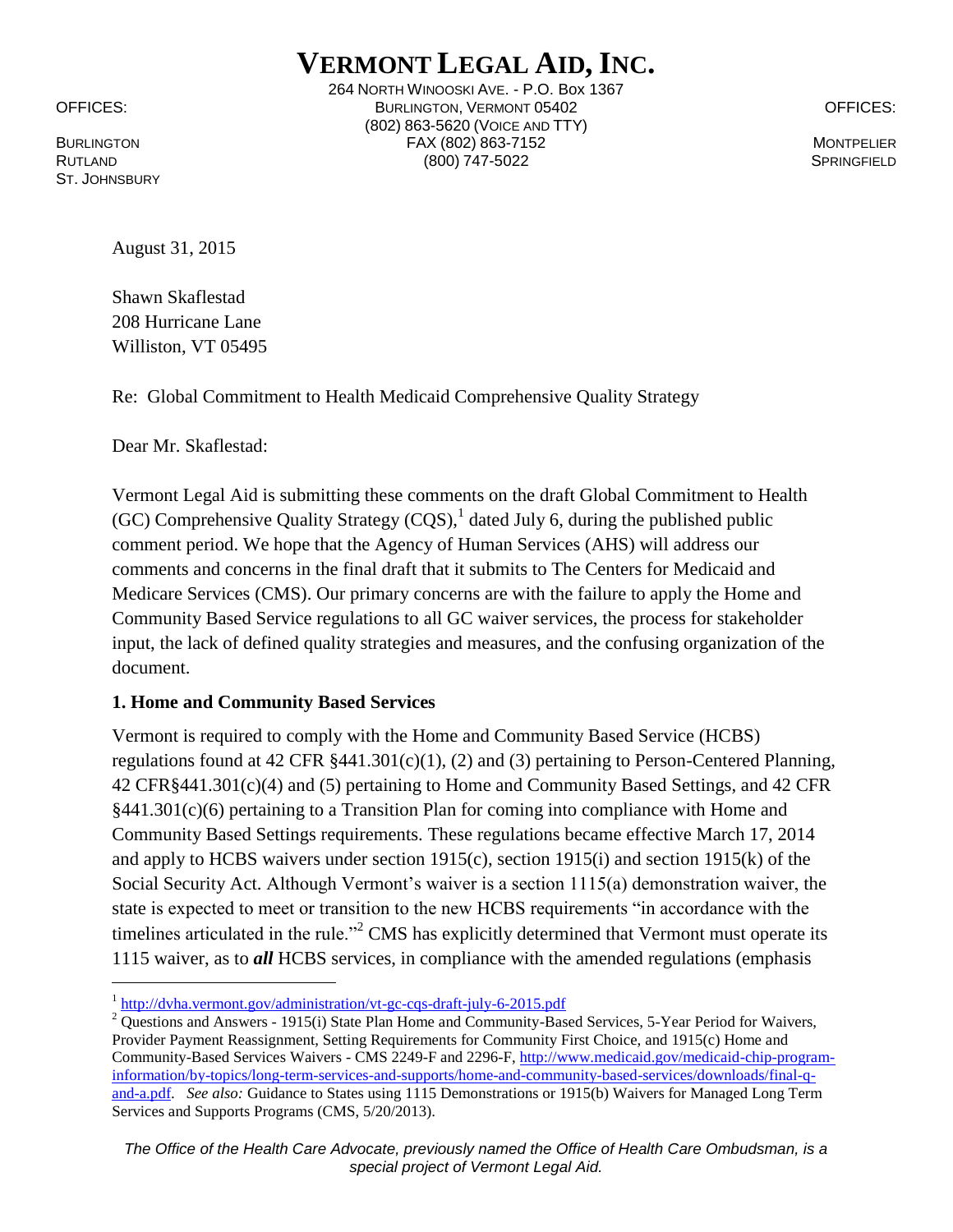added).<sup>3</sup> The CQS states that "Rather than developing a transition plan - Vermont has opted to have the CQS demonstrate the state's compliance with the HCBS requirements and should suffice as the Statewide Transition Plan."<sup>4</sup> (sic)

For the reasons noted below, the CQS fails to demonstrate the state's compliance with the HCBS requirements and does not suffice as the Statewide Transition Plan required by the rules.

## Section II.b. National Performance Measures (page 12)

This section includes information on population specific metrics for populations covered by Vermont's Medicaid program. However, no measures are provided for populations receiving Home and Community Based Services, specifically, individuals enrolled in Choices for Care, or receiving Developmental Disability, Traumatic Brain Injury or Community Rehabilitation and Treatment (CRT) HCBS . Measures for these populations are identified as "TBD."

In contrast, the Special Terms and Conditions (STCs) agreed to by CMS and Vermont require the CQS to include specific metrics and performance measures related to each covered population, including individuals receiving HCBS and individuals receiving Long Term Care Services and Supports (LTSS).<sup>5</sup>

The STCs also require:

HCBS performance measures in the areas of level of care determinations, planning process, outcome of person-centered goals, health and welfare, outcomes, quality of life, effective process, community integration and assuring there are qualified providers and appropriate HCBS settings.<sup>6</sup>

Also, the STCs clarify that the state must include in its CQS a "self assessment of MLTSS adherence to state and federal standards of care..."<sup>7</sup> This applies to all MLTSS populations. The self-assessment includes an assessment of initiatives already in place designed to improve delivery of LTSS and an examination of how to identify corrective actions steps to improve the LTSS system.

These provisions are consistent with the federal requirement that states have a transition plan which must include the state's assessment of the extent to which its regulations, standards, policies, licensing requirements and other provider requirements ensure settings that comport with the rule, and which describes actions the state proposes to assure full and on-going compliance with the HCBS settings requirements, with specific timeframes for identified actions and deliverables.

[http://dvha.vermont.gov/administration/vt-1115-consolidation-amendment-approval-01302015.pdf.](http://dvha.vermont.gov/administration/vt-1115-consolidation-amendment-approval-01302015.pdf) 6 *Ibid.*

 $\overline{a}$ 

<sup>&</sup>lt;sup>3</sup> Centers for Medicare & Medicaid Services correspondence to Steven Costantino, April 29, 2015, attached. <sup>4</sup> CQS at page 3.

<sup>5</sup> Centers for Medicare and Medicaid Services Special Terms and Conditions, Number 11-W -00194, Global Commitment to Health Section 1115 Demonstration at page 33, available at

<sup>7</sup> *Ibid.*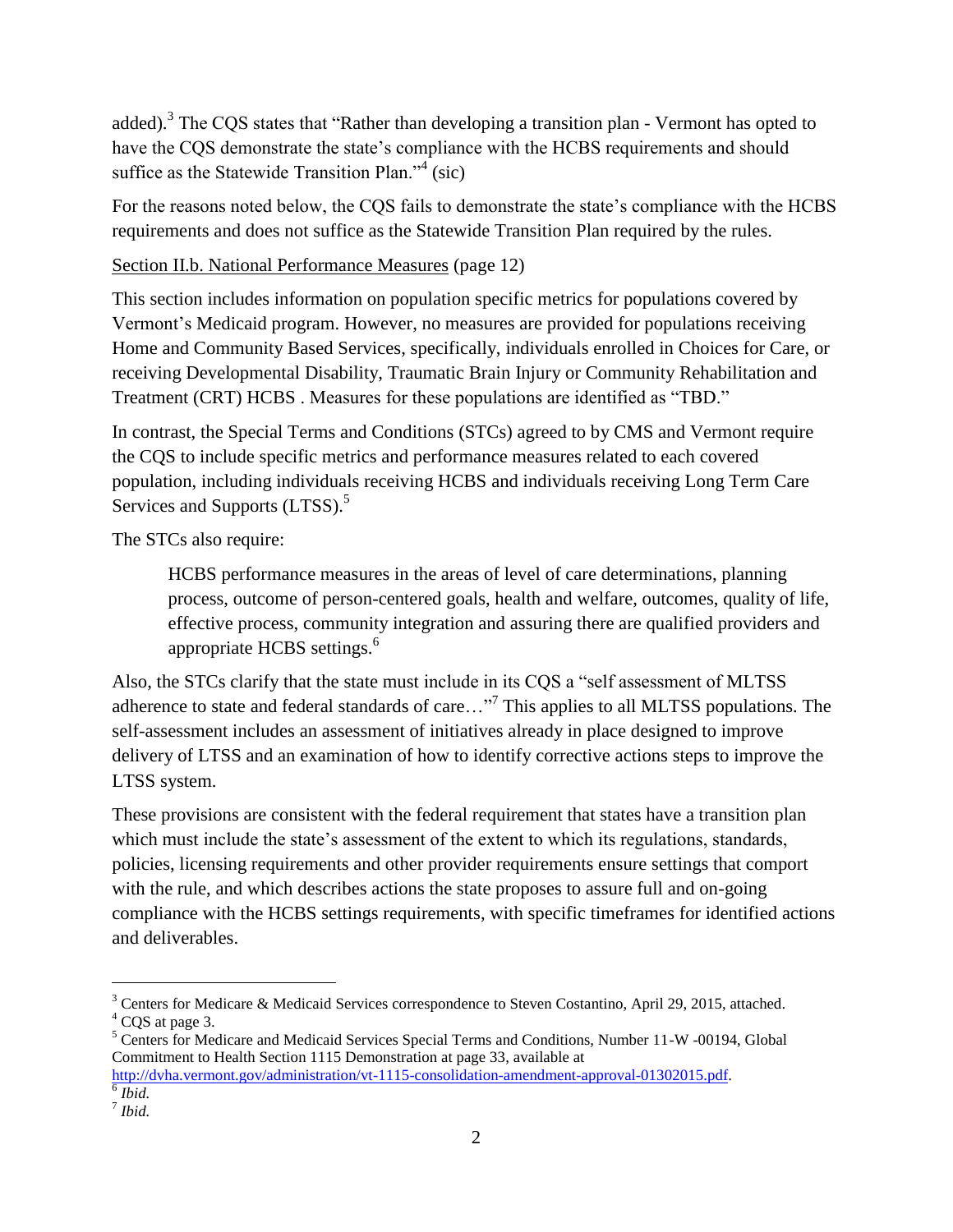The CQS should include a roadmap for the state's self-assessment of its compliance with the HCBS rules and the CQS should include specific performance measures for the HCBS and LTSS recipient populations identified above.

#### Home and Community Based Services (HCBS) (page 15)

The CQS states "Special focus is placed on long term care services and supports (CFC) populations and addresses the following…" Again, there is no reference to other Home and Community Based Service populations covered by the HCBS rules such as Developmental Services, Traumatic Brain Injury and CRT service recipients. The CQS should provide detailed information on adherence to state and federal standards of care, person-centered planning and integrated care settings, comprehensive and integrated service packages, qualification of providers, and participant protections for these HCBS populations, not just Choices for Care recipients. In addition, the CQS states that "CMS will allow Vermont up to four years to phase in these changes." The person-centered planning provisions of the HCBS rules at 42 CFR  $§441.301(c)(1)$ , (2) and (3) became effective on March 17, 2014 and do not allow for a phase in or transition period. As such, Vermont should currently be in compliance with the HCBS personcentered planning provisions as to all HCBS populations. The CQS should include information on the extent of Vermont's compliance with the person-centered planning rule and describe specific steps it will take to come into compliance where necessary. At a minimum, the CQS should describe how Vermont will ensure compliance with the following aspects of personcentered planning:

- 1) Providers of HCBS for the individual, or those who have an interest in the individual or are employed by a provider of HCBS for the individual do not provide case management or develop the individual's person-centered plan. 42 CFR  $§441.301(c)(1)(vi)$ ;
- 2) The setting in which the individual resides is chosen by the individual. 42 CFR  $§441.301(c)(2)(i);$  and
- 3) Natural unpaid supports are provided voluntarily to the individual in lieu of … HCBS waiver services and supports.  $42 \text{ CFR } \frac{441.301(c)(2)(v)}{2(v)}$ .

Additionally, the CQS states "The MCE must determine whether services in these settings meet the community standards set forth in the rules." It is unclear what "settings" are being referred to; the HCBS rules apply to all settings in which HCBS are provided, and to the settings where individuals receiving those services live.

### III.d. HCBS Standards (page 40)

The introductory sentence is confusing in that it implies that some HCBS are not covered by the new rules. The services covered by the rule are defined at 42 CFR §441.180. "'Home or community-based services' means services, not otherwise furnished under the State's Medicaid plan, that are furnished under a [1915(c) waiver]." As noted above, although Vermont's is an 1115(a) demonstration waiver, CMS has determined that the HCBS requirements apply. The introductory sentence should be revised by deleting the word "certain."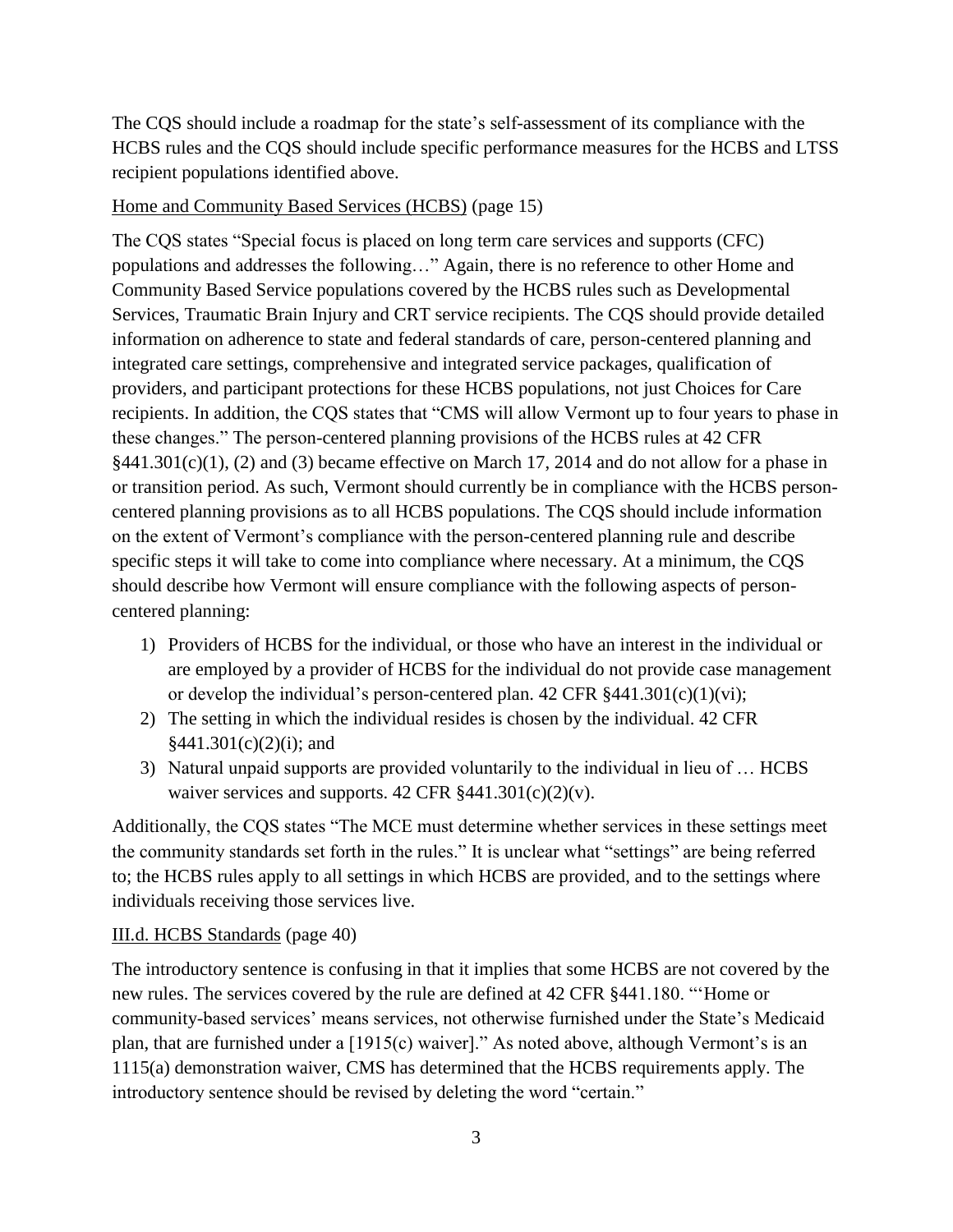At page 40, last sentence, the CQS states that "HCBS provided to a member in his or her own home are assumed to meet the requirements of the new rule." Please provide the source or reference for this assertion.

At page 41 the third full paragraph appears to contain a syntactical error in the sentence "The Special Terms and Conditions of the Global Commitment Waiver require the Choices for Care Program HCBS assure…"

The third sentence of the fourth full paragraph on page 40 states "Based on considerable stakeholder interest, AHS plans to engage stakeholders in conversations about the Vermont rules and policies that govern other Global Commitment programs to discuss where person-centered planning and home and community based standards identified above  $[42 \text{ CFR } \frac{8441.301(c)(1-3)}{42 \text{ CFR } \frac{6441}{c} \cdot 1}$ and 42 CFR §441.301(c)(4)] should also be reviewed and monitored." This sentence is confusing at best. It appears to say that Vermont plans to engage in a conversation as to where the HCBS requirements should be reviewed and monitored in other Global Commitment programs: How can the HCBS requirements be "reviewed and monitored" if they have not been implemented in programs other than CFC? Is it more accurate to read this sentence as saying that AHS will engage in a conversation as to what other Global Commitment programs must comply with the HCBS rules? This interpretation is more consistent with the description of Monitoring Activities "Phase III: Additional Implementation (if required)" on page 42 of the CQS which states "This phase broadens the scope of the activities described in Phase II *to include any additional programs and settings identified by the state*" (emphasis added). Taken together (and also noting the titular description of "Phase III" as "if required") these statements leave the strong impression that Vermont views the HCBS rules found at 42 CFR§441.301(c)(1-3), 42 CFR §441.301(c)(4) and 42 CFR §441.301(c)(6) as applying only to the Choices for Care program and not to Developmental Services, TBI or CRT Home and Community-Based services. In view of the failure of the CQS to even commit to application of the HCBS rule to Global Commitment waiver programs other than the Choices for Care program, the CQS fails to demonstrate the state's compliance with the HCBS requirements and does not suffice as the Statewide Transition Plan required by 42 CFR §441.301(c)(6).

### **2. Stakeholder Process**

 $\overline{a}$ 

We appreciate that AHS has made efforts to get stakeholder input on the CQS. However, the process has been insufficient. Medicaid and Exchange Advisory Board (MEAB) members received an introduction to the CQS at a MEAB meeting on April 27, 2015. At that time MEAB members were told that another presentation would be given on a more complete version of the CQS at either the June or July meeting. This did not happen, and the August meeting was cancelled. MEAB members were sent an email on July 31, 2015, which included the July 6, 2015 CQS draft without further explanation of its contents, and the Public Notice<sup>8</sup> which describes the public comment period for commenting on the draft. The most recent publicly posted timeline

<sup>&</sup>lt;sup>8</sup> <http://dvha.vermont.gov/administration/cqs-public-notice-brief-july-29-2015-final.pdf>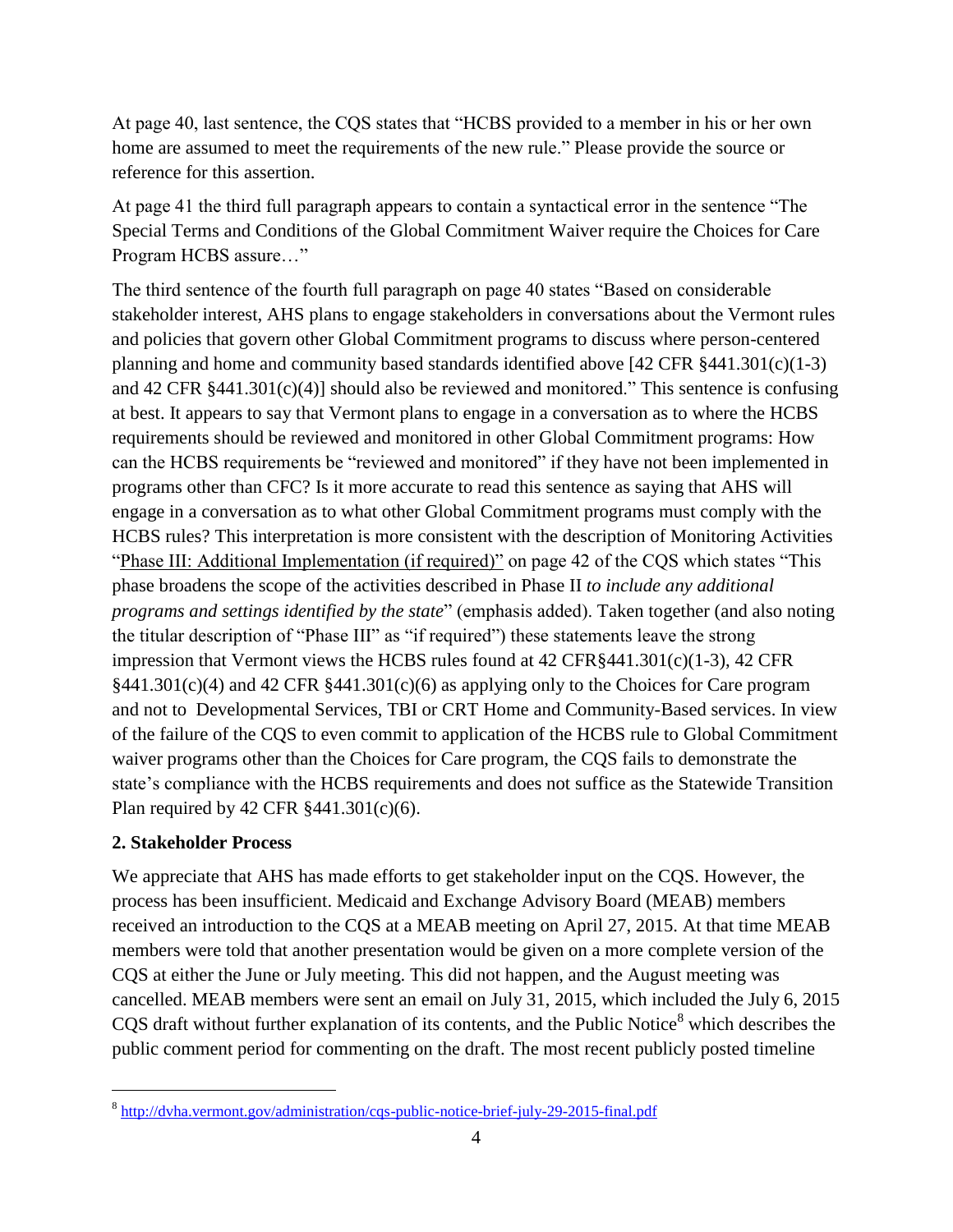for the CQS, dated May 19, 2015,<sup>9</sup> states that AHS will submit a draft of the revised CQS to CMS within 180 days of approval of the demonstration renewal, on August 31, 2015. The Public Notice states that the public comment period runs from 8/1/15 - 8/31/15. This allows no time to incorporate feedback on the proposed draft after the closing of the public comment period.

We are also concerned that the stakeholder process does not meet the criteria outlined in the Terms and Conditions.<sup>10</sup> That agreement specifically requires beneficiary input in addition to input from the MEAB and other stakeholders. We are not aware of any process aimed at seeking beneficiary input. The Terms and conditions also require the state to make any revisions available for public comment prior to submission to CMS. As noted above, it does not appear that there is any opportunity for this review given the existing timeline.

We approach the CQS as an opportunity to improve the quality of the care that Vermonters receive through the Medicaid program. Thus, we hope there will be a future CQS that will address our concerns.

## **3. Quality Strategies and Measures**

The STCs require the state to identify specific improvement goals that align with the three part GC aim to improve patient experience of care, improve population health and reduce per capita costs. CMS clarified that these goals must be "more specific in identifying pathways" for achieving these goals. $^{11}$ 

The CQS does not identify concrete strategies and pathways the agency will use to improve quality. Fourteen strategy objectives are listed on page 6 of the CQS, but nowhere in the document does it specifically say how each of these objectives is going to be achieved. The Improvement and Interventions section on page 47 lists five extremely broad interventions, however, it is unclear whether these are intended to be the primary strategies. While the objectives are fairly specific, the strategies are not specific, clearly laid out, or linked to the objectives. This is especially concerning as this is supposed to be a strategy document.

The Delivery System Reform section insufficiently describes the many efforts that Vermont is making that are supposed to improve quality. Medicaid is very involved in the State Innovation Model (SIM) grant activities. These should be described in greater detail and linked to the objectives.

Additionally, while some general improvement targets are listed in the document (e.g., a 5% improvement for all quality measures), no strategies for achieving such improvements are defined. Targets and benchmarks remain "TBD" which makes it difficult to assess whether a 5% improvement target is realistic or to provide meaningful comment. This is especially confusing

 $\overline{a}$ 

<sup>&</sup>lt;sup>9</sup> <http://dvha.vermont.gov/administration/vt-cqs-timeline-july-27-2015.pdf>

<sup>&</sup>lt;sup>10</sup> Centers for Medicare and Medicaid Services Special Terms and Conditions, Number 11-W -00194, Global Commitment to Health Section 1115 Demonstration at page 34, available at

[http://dvha.vermont.gov/administration/vt-1115-consolidation-amendment-approval-01302015.pdf.](http://dvha.vermont.gov/administration/vt-1115-consolidation-amendment-approval-01302015.pdf)  $11$  *Ibid.*, at page 32.